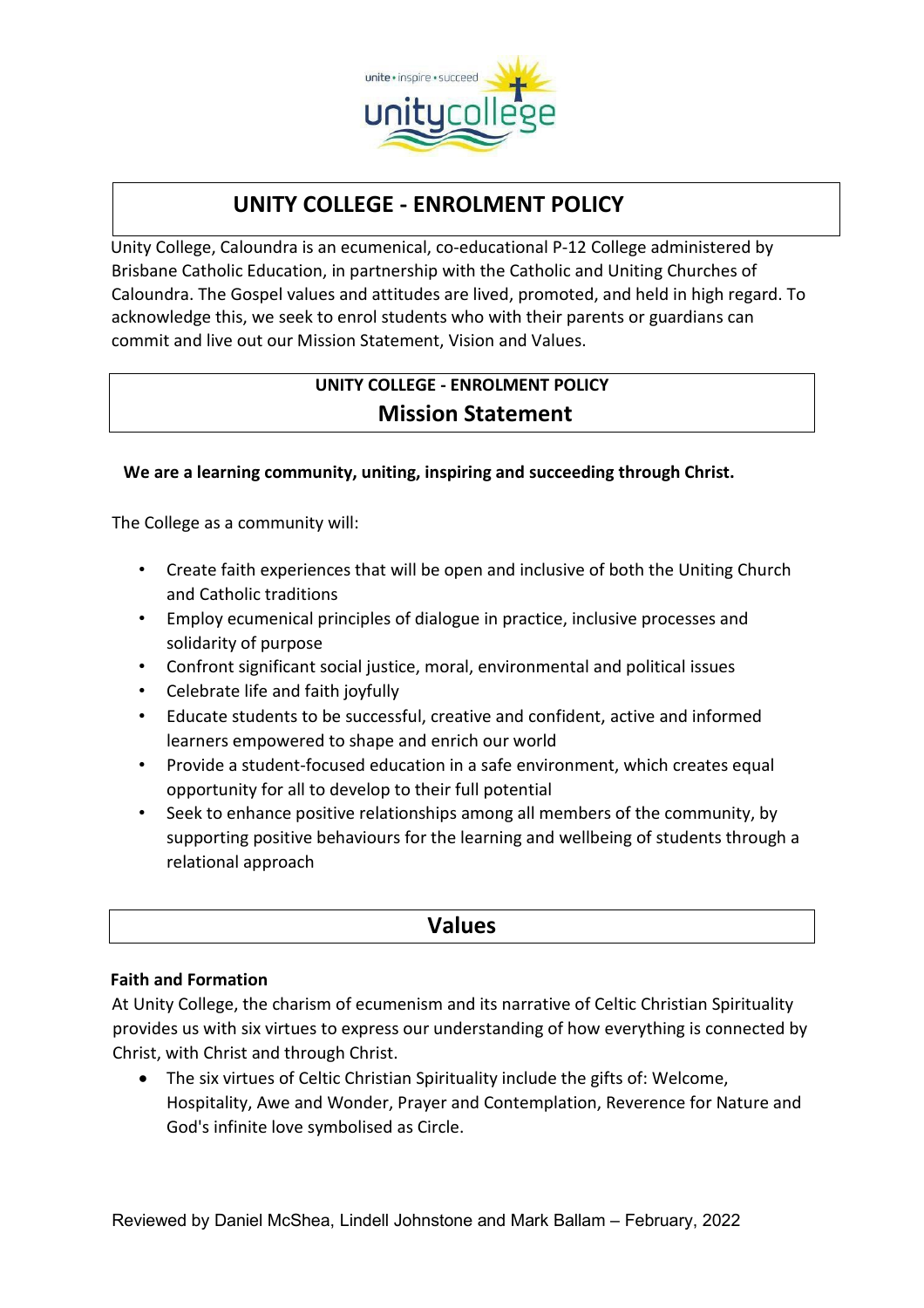

#### **Learning and Teaching**

The Unity College Vision for Learning and Teaching is intrinsically linked to the goals of the Alice Springs Declaration and the values from the Brisbane Catholic Education Learning and Teaching Framework. Within Unity College's Vision for Learning and Teaching, ten principles or tenets have been identified as the core values, which are intrinsically linked to the College's mission, motto and charism underpinning our learning and pedagogical practices.

These ten principles are:

- Challenging Contexts
- Relational Approaches
- Student Centred Learning
- Engaging Cultures
- Inclusive Practices
- Supportive Partnerships
- Responsive Environments
- Connected Elements
- **Holistic Education <b>P** Sustainable Processes

#### **Student Wellbeing**

To enhance positive relationships and wellbeing among all members of the community we live a culture of respect embracing respect for ourselves, for each other and for the environment.

## **Guidelines**

#### **ADMISSION OF STUDENTS**

Applicants will be considered according to the following criteria:

- 1. Priority for an enrolment interview is given in the following order to:
	- A sibling of a current student or graduate of Unity College
	- Baptised Catholic or Uniting Church children
	- Students currently/previously enrolled in a Catholic/Uniting school
	- Baptised children who from other Christian traditions who with their parents/guardians support the values of the College
	- Children who with their parents/guardians support the values and Catholic and Uniting Churches' ethos of the College.

Parents/guardians wishing to enrol children at the College will be interviewed (with their child) by the Principal, Head of Secondary, Head of Primary or Assistants to the Principal. All relevant paperwork must be submitted before the application for enrolment is complete.